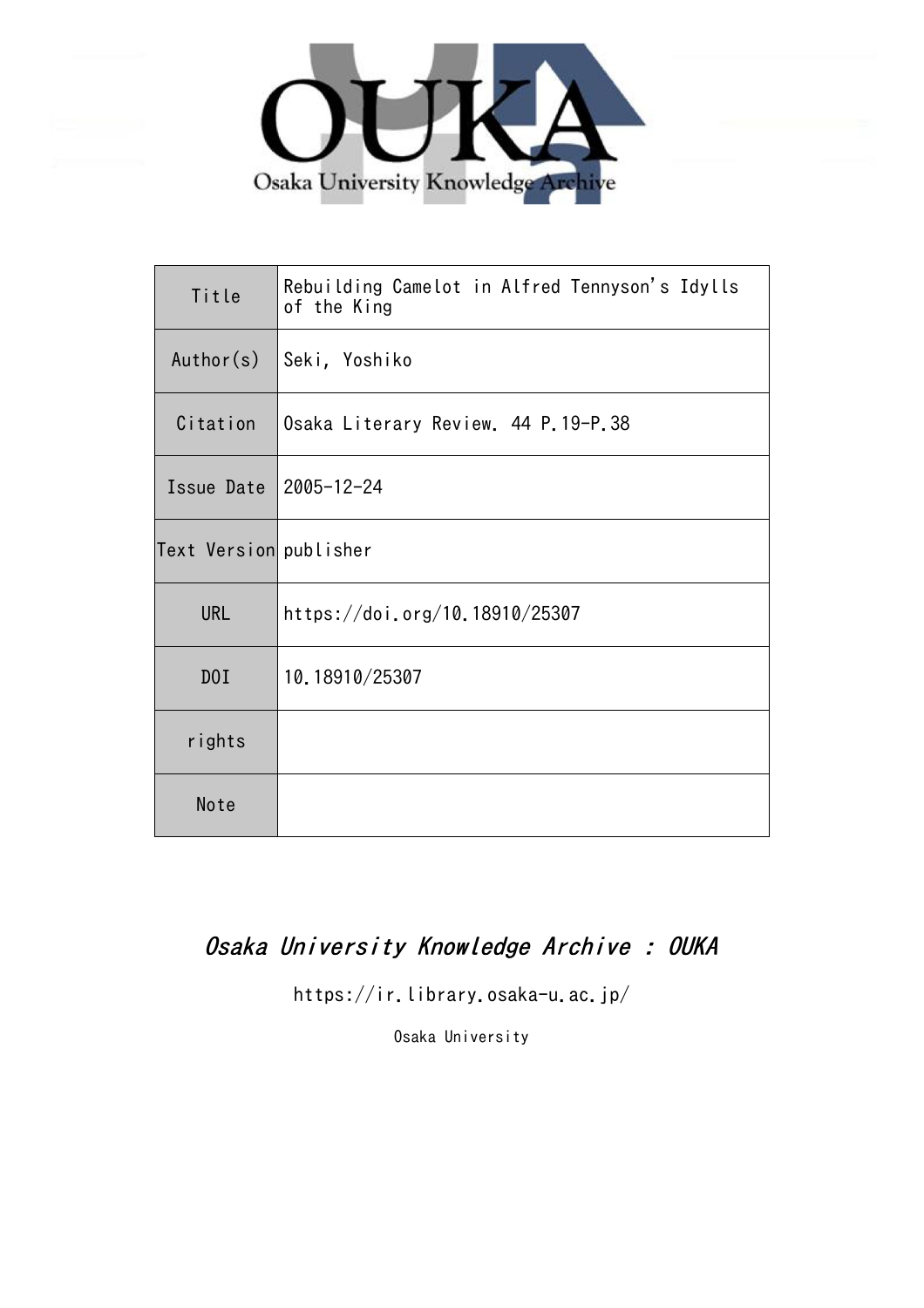Rebuilding Camelot in Alfred Tennyson's Idylls of the King

## Yoshiko Seki

Alfred Tennyson's *Idylls of the King* (published 1859-1885)<sup>1</sup>. to whose composition the poet devoted half his life, is a series of narrative poems dealing with the legend of King Arthur and his Round Table. Tennyson loved to read Sir Thomas Malory's Le Morte Darthur throughout his lifetime, and he planned to write Arthurian poetry of his own since he was young. Tennyson's son, Hallam testifies:

"The vision of Arthur as I have drawn him," my father said, "had come upon me when, little more than a boy, I first lighted upon Malory"; and it dwelt with him to the end; and we may perhaps say that now the completed poem [Idylls of the King], regarded as a whole, gives his innermost being more fully, though not more truly, than "In Memoriam." (2:128)

According to Hallam Tennyson, "[b]efore 1840 it is evident" that his father "wavered between casting the Arthurian legends into the form of an epic or into that of a musical masque"  $(2:124)$ . And in 1842, the poet published his first verse based on Malory, "Morte d'Arthur."

This work appeared as a poem-within-a-poem. The framing poem was entitled "The Epic." It is set "[a]t Francis Allen's on the Christmas-eve" (E 1). The host Francis Allen begins to tell an anecdote about the poet Everard Hall and his epic to one of his guests, the narrator of the poem: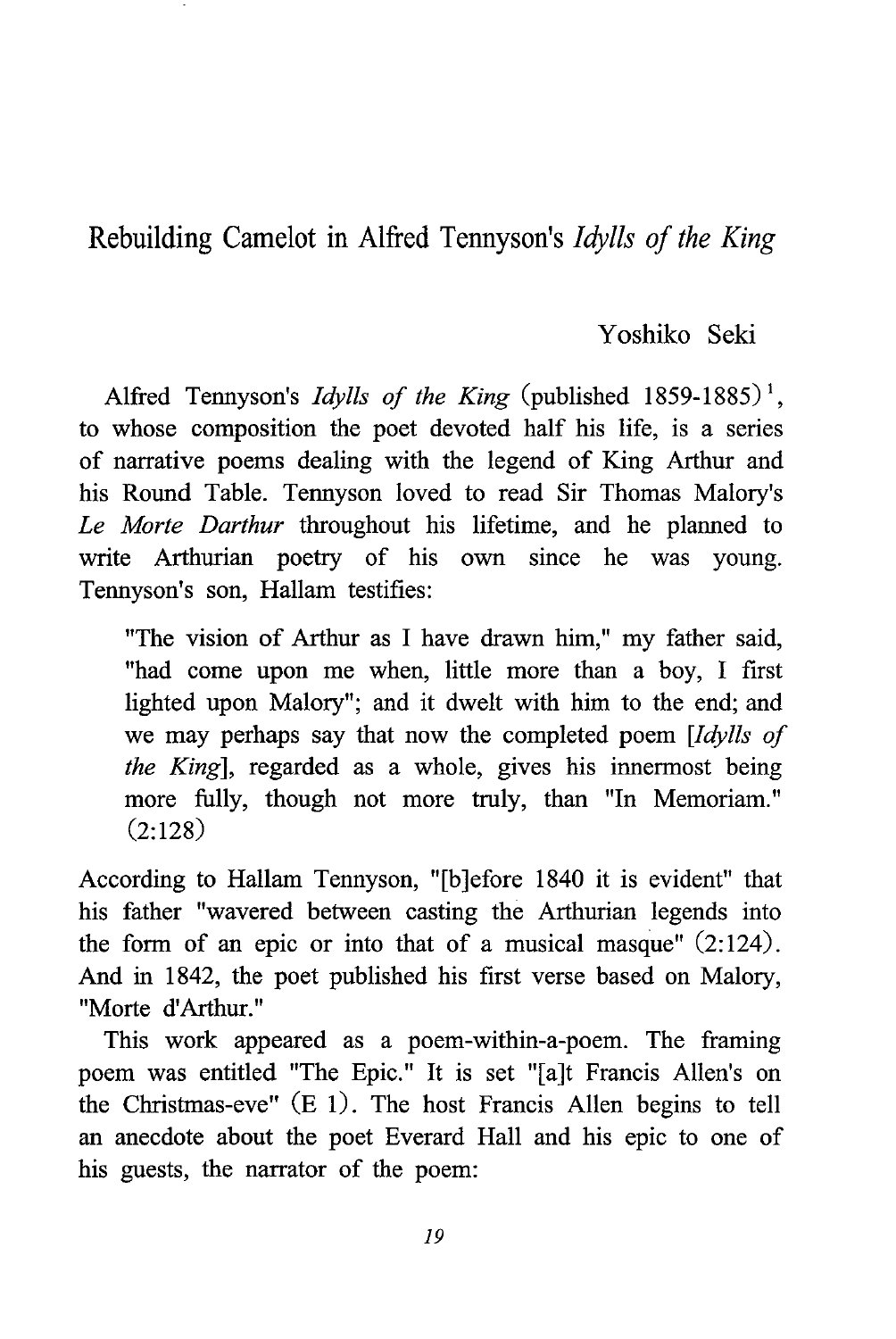. . . 'You know,' said Frank, 'he burnt His epic, his King Arthur, some twelve books' — And then to me demanding why? 'Oh, sir, He thought that nothing new was said, or else Something so said 'twas nothing — that a truth Looks freshest in the fashion of the day: ['] (E 27-32)

Allen continues:

 . . . 'But I,' Said Francis, 'picked the eleventh from this hearth And have it: keep a thing, its use will come. I hoard it as a sugar-plum for Holmes.' (E 40-43)

Then, "little urged, / But with some prelude of disparagement" (E 48-49) Hall begins to recite his epic, i. e. "Morte d'Arthur." However, after Hall has finished reading aloud, Allen changes his attitude:

 Then Francis, muttering, like a man ill-used, 'There now — that's nothing!' drew a little back , And drove his heel into the smouldered log, That sent a blast of sparkles up the flue: (E 284-87)

Tennyson presents his "Morte d'Arthur" as the eleventh book of Hall's epic, which consists of "some twelve books." It is often said that by providing this setting Tennyson makes a "suggestion in readers' minds that the rest of his epic would be forthcoming" (Hughes 42). It may also be regarded as Tennyson's declaration that he was now determined to compose an Arthurian epic rather than a musical masque. Moreover, considering the way in which "The Epic" was written enables us to understand it more deeply.

"Morte d'Arthur" was written during 1833-35, and at first read privately among the poet's friends. Edward Fitzgerald, one of these friends, asserts that "The Epic" was added to "Morte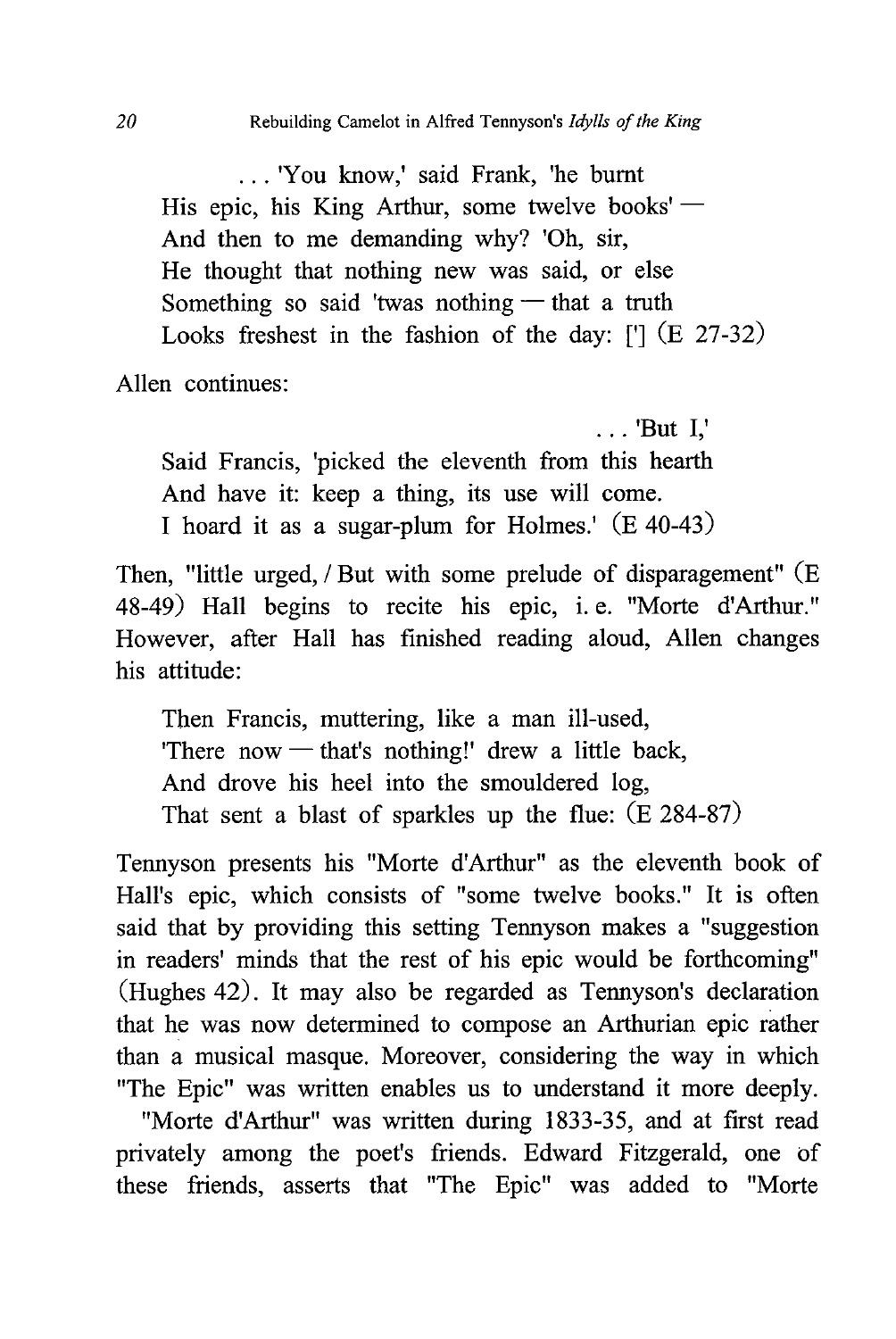### Yoshiko Seki 21

d'Arthur" on publication in 1842 in order "to anticipate or excuse the 'faint Homeric echoes" and "to give a reason for telling an old-world tale" (quoted in H. Tennyson 1:194). Actually, it is said that in the Victorian period there was a "lively debate between those who used historical settings for their imaginative works and those who believed that a strictly contemporary mood was more serious and proper" (Gent 11). Considering these contexts, I propose that it is Tennyson's irresolution in creating an old-fashioned world, or rebuilding Camelot in his poetry that causes Hall to burn his epic, and causes Allen, who once "picked the eleventh ... and ha[s] it," to say in the end: "There now — that's nothing!" And this hesitation also impeded Tennyson in completing his own epic.

In 1859, the first series of narrative poems dealing with the Arthurian legend was published with the title The True and the False: Four Idylls of the King. It is remarkable that Tennyson chose neither epic nor masque but the genre of the idyll for his first full-scale Arthurian. And the creation of idylls was to be continued until 1885. Why did Tennyson change his mind and write Arthurian idylls rather than epics? Answering this question may give us a clue to the answer to another question: how Tennyson conquered his former hesitancy in creating a medieval world in his work. In the present paper, I would like firstly to point out the difference of genre between idyll and epic, next to show, by comparing some scenes in Idylls of the King with Malory's Le Morte Darthur, the manner in which Idylls of the King is idyll rather than epic, and finally to consider how effective the genre of the idyll was for Tennyson's rebuilding Camelot.

In the 1960s and 1970s, many scholars discussed what genre Tennyson's Idylls of the King belongs to. Henry Kozicki in his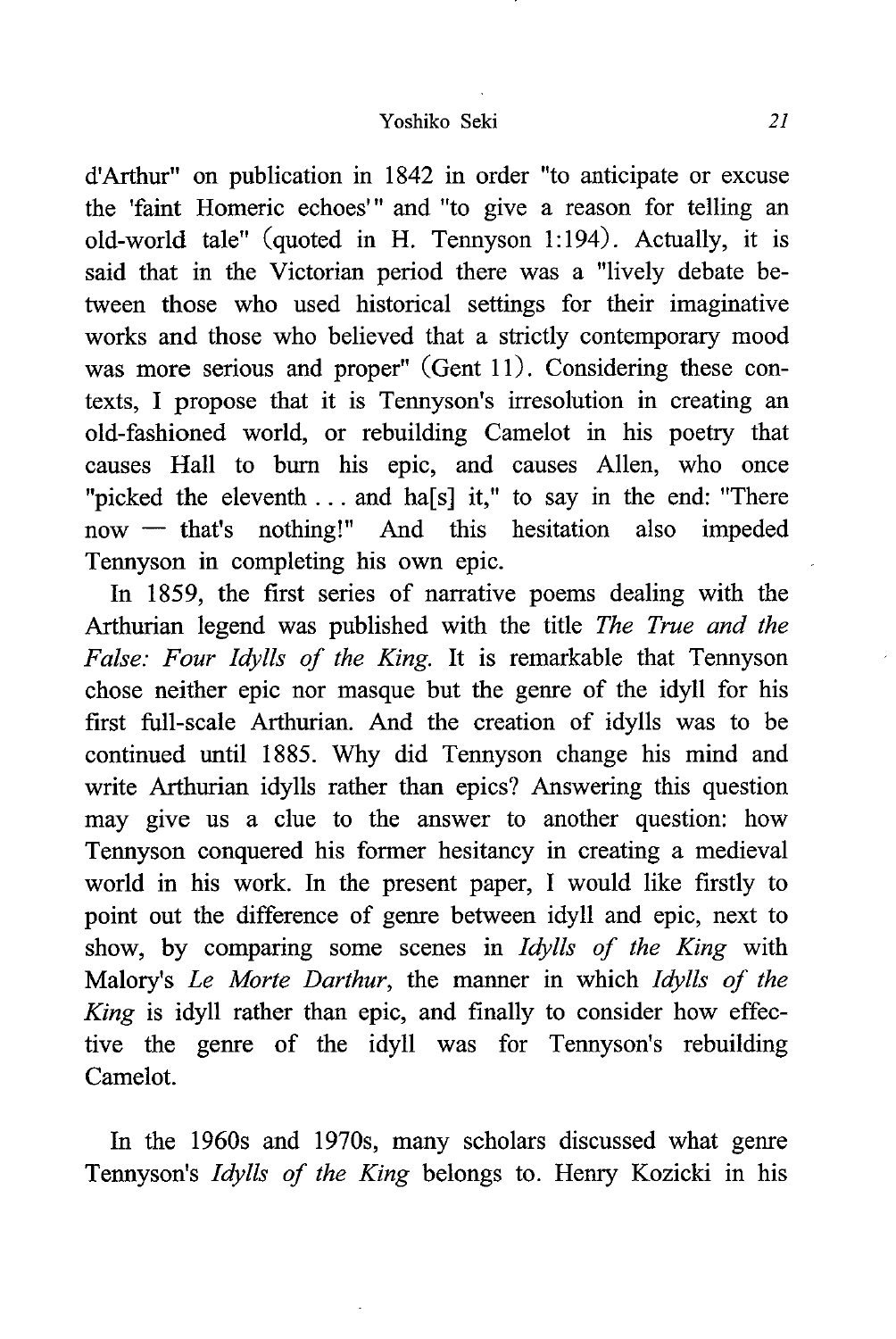short paper "Tennyson's *Idylls of the King* as Tragic Drama" (1966) discusses the work in the context of Dionysian drama. In Language and Structure in Tennyson's Poetry (1973), F. E. L. Priestley states that Tennyson was undertaking a "serious consideration of style as related to genre" $(66)$ . In the "new and freer attitude towards genre" after Wordsworth, Tennyson "practises the styles and tones of a vast variety of genres" and he also "starts experimenting with the blending or fusion of genres" (Priestley 68). Priestley argues that "[t]he Idylls of the King, Tennyson's longest poem, also exhibits a highly complex and very experimental structure" (125) and concludes that "[t]he total structure [of *Idylls of the King*] follows closely the thematic rhythm of drama" (135). Robert Pattison, in Tennyson and Tradition (1979), points out the elements of idyll, narrative, epic, lyric, and allegory in Idylls of the King, and finally concludes:

The *Idylls* are several things at once. They are an epic on a national theme . . . , but they are also romance, allegory, and idyll; and to perceive the continuity they achieve demands a recognition of all these strains. (146)

From the 1980s up to the present, many critics have been studying the Idylls from social or historical points of view, but there has been a tendency to neglect the problem of genre in the work. However, it is as clear as crystal that Tennyson stuck firmly to the genre of the idyll because he persisted in using the term of idylls, even though his work was once called "Epylls of the King" by Edmund Lushington for the reason that "they were little Epics (not Idylls) woven into an Epical unity" (H. Tennyson 2:130n), and because he was particular even about whether to spell the word as "idyls" or as "idylls" (H. Tennyson 1:508n). In order to understand Tennyson's *Idylls of the King fully*, it is necessary to cast more light on what constitutes the nature of the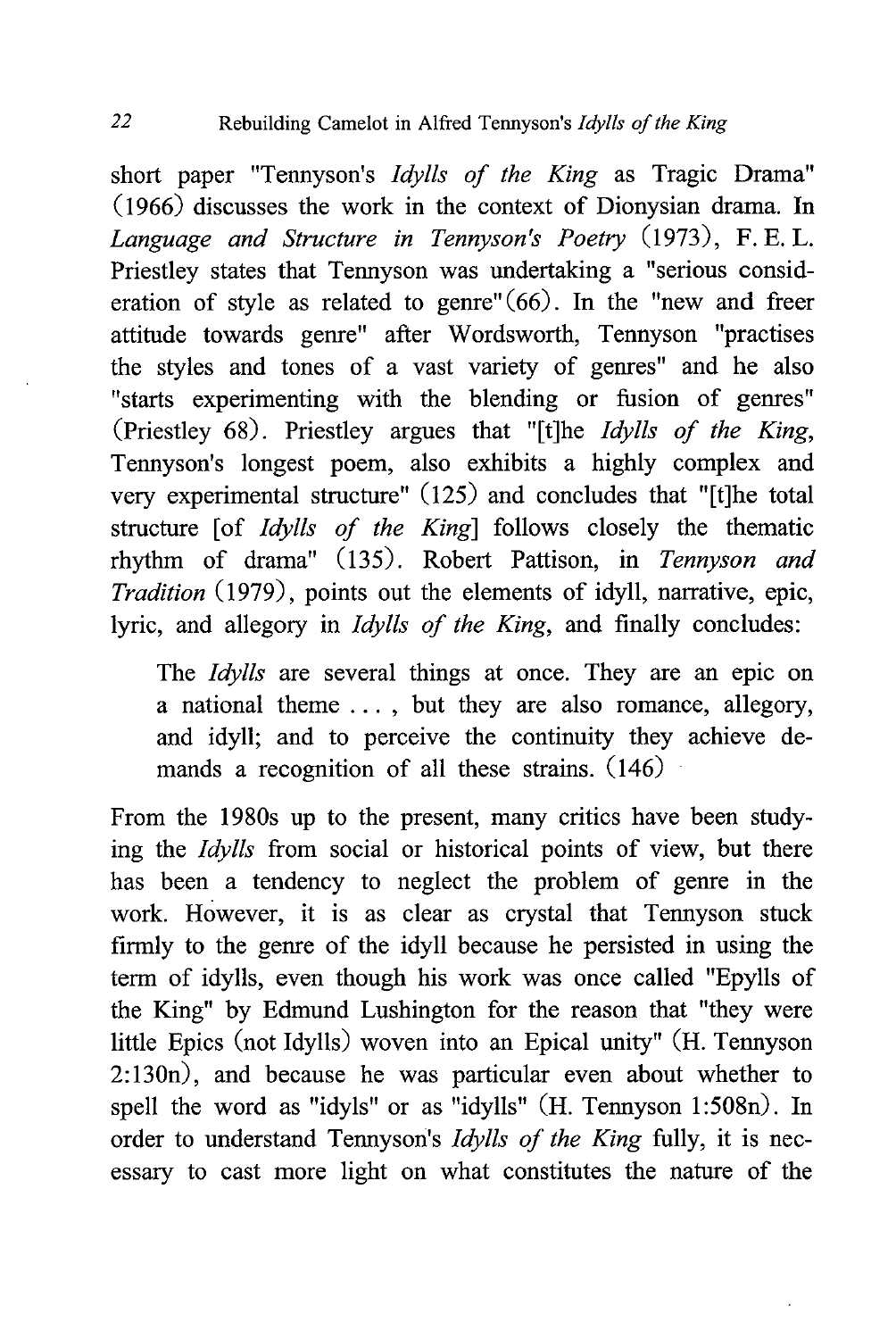idyll genre.

The idyll is a poetic genre established by Theocritus. John Addington Symonds allots Chapter XXI in his Studies of the Greek Poets (first published in 1873) to "The Idyllists," and surveys the history of the genre from Theocritus to those Victorians indebted to the tradition. In this chapter, Symonds gives the following definition:

The name of the idyl sufficiently explains its nature. It is a little picture. Rustic or town life, legends of the gods, and passages of personal experience supply the idyllist with subjects. He does not treat them lyrically, following rather the rules of epic and dramatic composition. Generally there is a narrator, and in so far the idyl is epic; its verse, too, is the hexameter. (264-65)

As we can see from this definition, there are some resemblances between idylls and epics. In addition to the said similarities, Idylls of the King has another element of epic: it consists of twelve books. However, the idyll is crucially different from the epic in that "[i]t is a little picture." After some lines, Symonds again asserts: "In reading the idyls it should never be forgotten that they are pictures, so studied and designed by their authors" (265). What does this difference mean? It has something to do with temporality in the poem. An epic poem "celebrates in the form of a continuous narrative the achievements of one or more heroic personages of history or tradition" ("Epic." A. *adj*. Def. 1). Hence in the epic there is a process of time. By contrast, an idyll is a picture; so it depicts just a high moment of a story. Symonds continues:

They [the idyls] ought to affect us in the same way as the bass-reliefs and vases of Greek art, in which dramatic action is presented at one moment of its evolution, and beautiful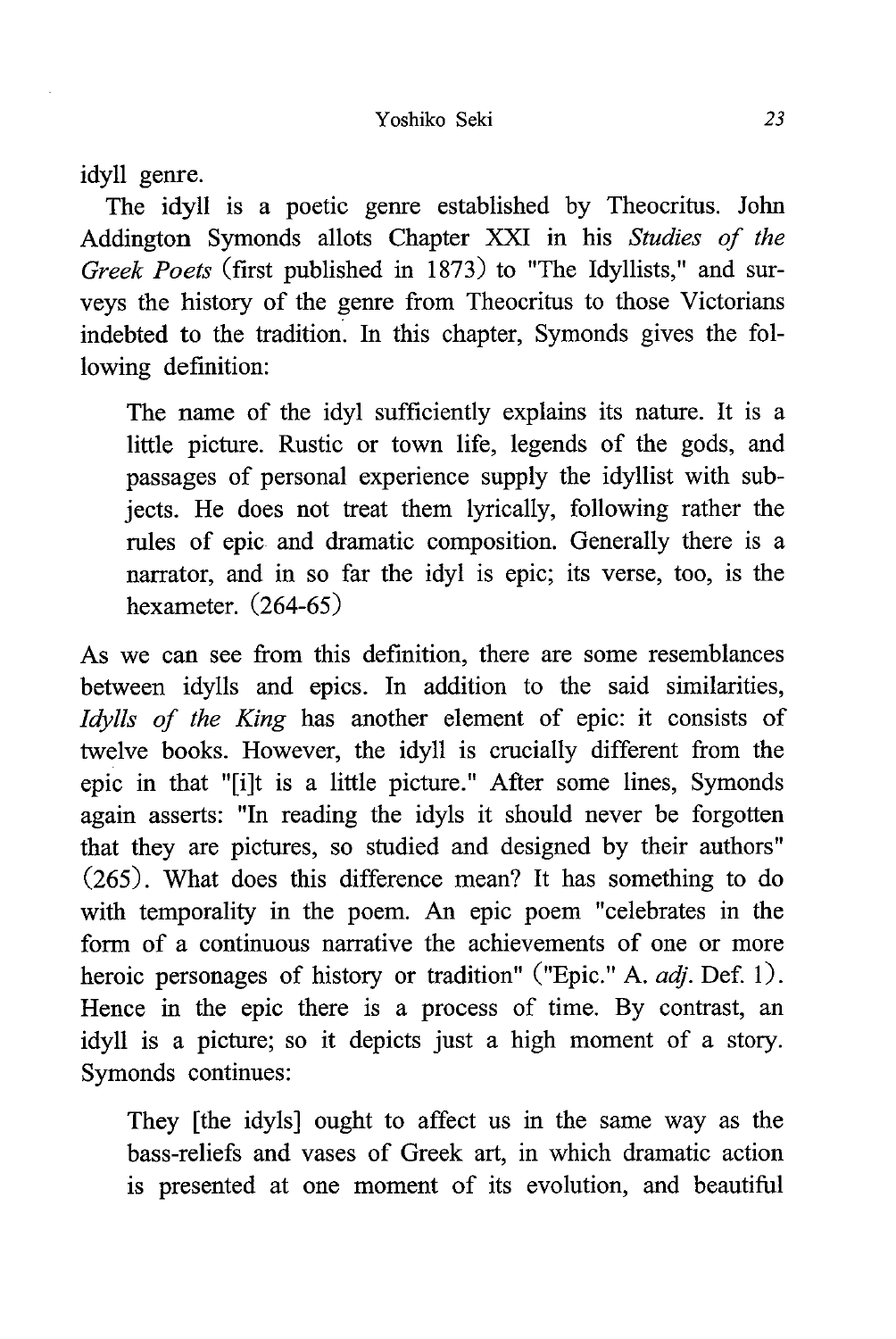## 24 Rebuilding Camelot in Alfred Tennyson's Idylls of the King

forms are grouped together with such simplicity as to need but little story to enhance their value. (265)

Tennyson's Idylls of the King is more idyll than epic in that the poet continuously describes Camelot in the present.

If we postulate that the ultimate future of the Arthurian romances generally lies in their denouements, the fall of Camelot and the death of the main characters, we can regard the causal factors for this tragedy (i. e. the incest of Arthur and the adulterous love between Lancelot and Guinevere) as belonging to the shadowy past. Countless narrators who retold the Arthurian romances in their own words devoted themselves to how to connect cause and consequence in their stories. But what differentiates Tennyson from those storytellers is the fact that he made efforts to narrate the past and the future of Camelot as little as possible. His concern was always for the present of Camelot.

The nineteenth century was an important period not only for the Arthurian revival in both literature and art but also for the reissue of Malory's work. Although after William Caxton's printing of Le Morte Darthur in 1485 the work had become popular and been republished five times within the following century and a half, there had been a great blank of time for more than a hundred and eighty years before the sixth publication of Malory appeared.' But "[t]he long period of neglect" ended "with the appearance of three new editions in two years" (Gaines 13): they were Alexander Charles's two-volume edition by Walker and Edwards and Joseph Halsewood's three-volume edition by R. Wilks, both published in 1816, and Robert Southey's threevolume edition by Longman in 1817. Following these, "no less than nineteen editions of Malory, including abridged versions, were brought out between 1800 and 1900" (Fuwa, "Globe Edition" 3).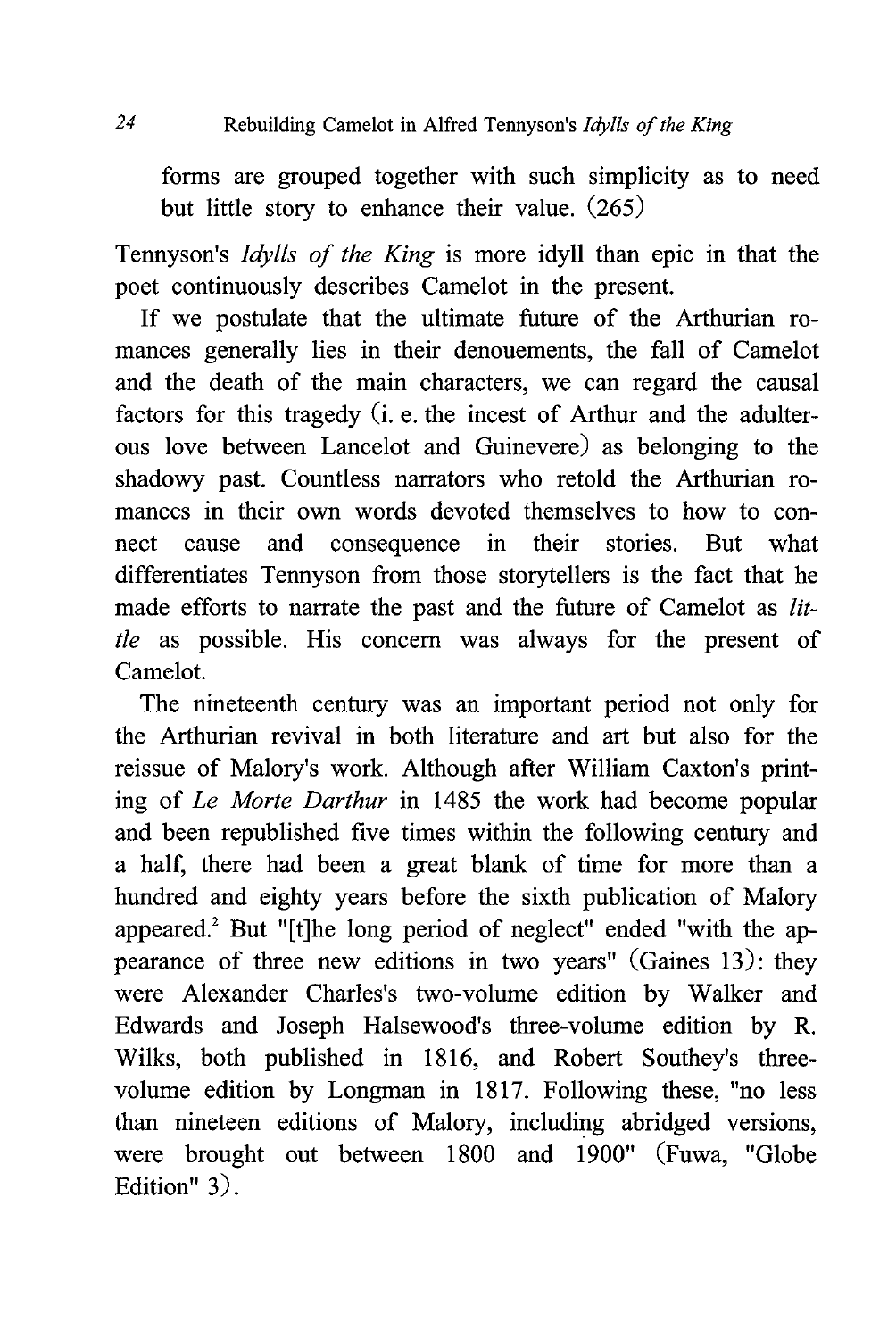Charles and Hallam Tennyson tell us of the poet's two encounters with the editions of Malory. The first one was at his father's library (C. Tennyson 32). This book is the one which the poet himself mentioned when he said: "little more than a boy, I first lighted upon Malory" (H. Tennyson 2:128). Yuri Fuwa identifies this book as the R. Wilks edition ("Tennyson's Library" 162). The second encounter was with the Walker and Edwards edition, which seems to have been a gift from Leigh Hunt (Fuwa "Tennyson's Library" 162) .

Fuwa, in her essay "Malory's Morte Darthur in Tennyson's Library," scrutinizes the copies of Malory which Tennyson possessed and concludes that the R. Wilks edition, rather than the Walker and Edwards edition, "was the main text used by Tennyson in creating the Idylls of the King" (168). Furthermore, after pointing out the fact that the R. Wilks edition "was, although mildly, a bowdlerized text" (168), and that those editors who slightly revised the original text of Malory according to the contemporary sense of propriety "unanimously mentioned Tennyson as the poet who had shown the ideal way of treating Arthurian stories" (168), she ends her essay with the following suggestion:

 [C]onsidering that his [Tennyson's] work was regarded as a model moralistic interpretation of Arthurian legends, these moral qualities may derive in some way from the text through which Tennyson was introduced to the Arthurian legends. (168)

However, I doubt if the purpose of Tennyson in making some alterations to Malory's original text was to meet public demand for propriety or if the moral qualities in the Idylls are caused by the influence that his copies of Malory had upon him. In my opinion Tennyson deleted, as you will see, the past and the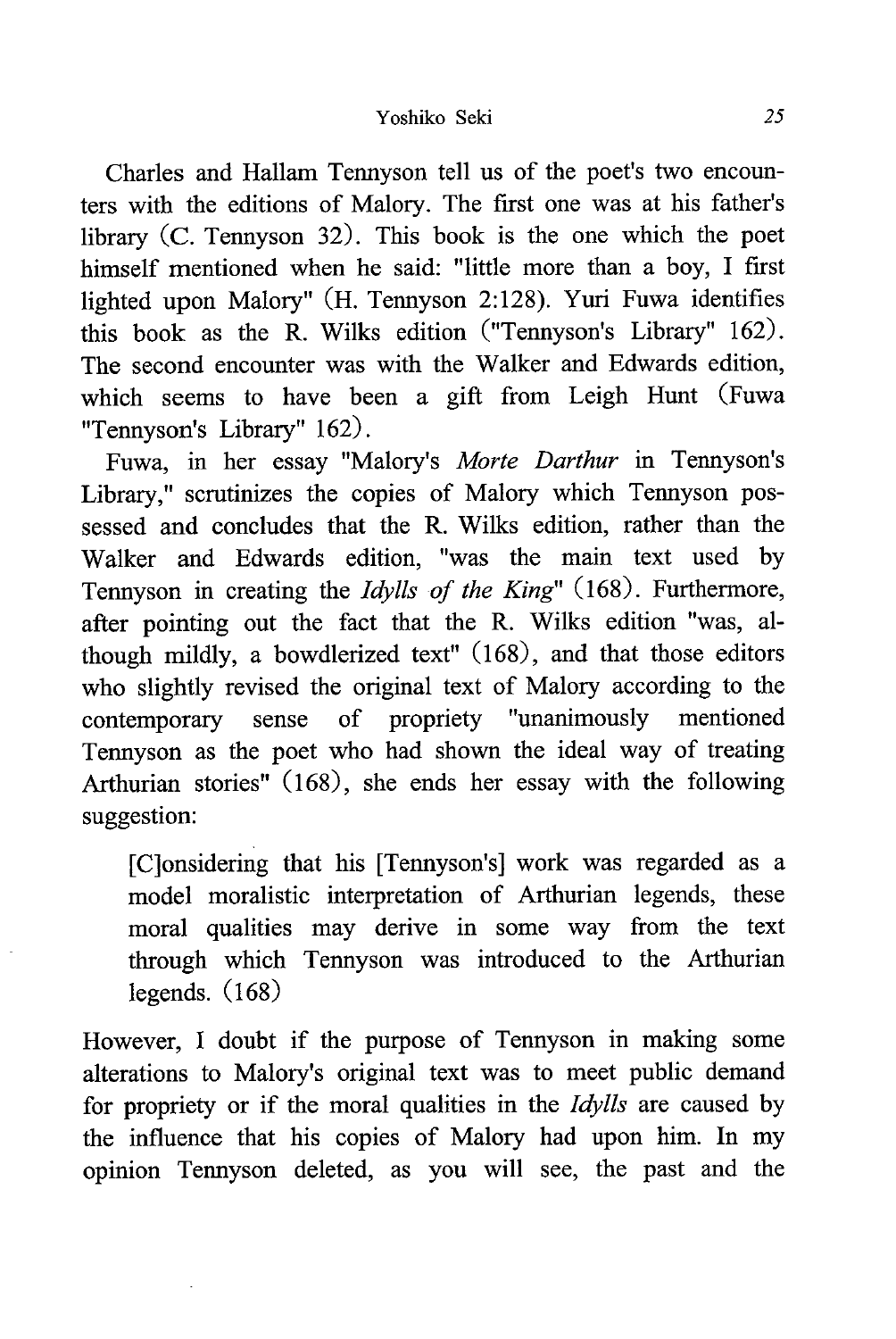future of Camelot which Malory had depicted minutely from his own work partly because they were not what he intended to describe, and partly because he expected the effects produced by leaving important things unsaid.

In the opening idyll, "The Coming of Arthur," the King appears from the very beginning as an adult figure. In the middle of the poem, Tennyson introduces the birth of Arthur in the conversation between Ulfius, Brastias, Bedivere, and Leodogran. But while Malory, with the intention of proving Arthur's legitimacy, reports in detail how Igraine became pregnant with Arthur  $(Bk. I Chs. 2-3)$ ,<sup>3</sup> Tennyson obscures the secret in the nativity of Arthur, and leaves Leodogran debating with himself:

If Arthur were the child of shamefulness, Or born the son of Gorloïs, after death, Or Uther's son, and born before his time, Or whether there were truth in anything Said by these three  $\ldots$  (CA 238-42)

Moreover, Tennyson does not tell us how Arthur pulled the magic sword out of the marble stone and thus identified himself as England's rightful king (cf. Malory Bk. I Ch. 5) although it is one of the most popular episodes in the Arthurian legend.

Besides the episodes of Arthur's birth and his legitimacy, Tennyson also blurs the episode of Arthur's incest with his halfsister, King Lot's wife. In Idylls of the King, Modred, who is the treacherous nephew born of the incest between Arthur and his half-sister, is called by Arthur "[m]y sister's son — no kin of mine" (G 570). By letting Arthur say to Guinevere: "I was ever virgin save for thee" (G 554), Tennyson obliterates any trace of Arthur's incest with his half-sister from his text. Although "[t]he hinge of the whole legend of the Round Table, from its first glory to its final fall, is the incestuous birth of Mordred from the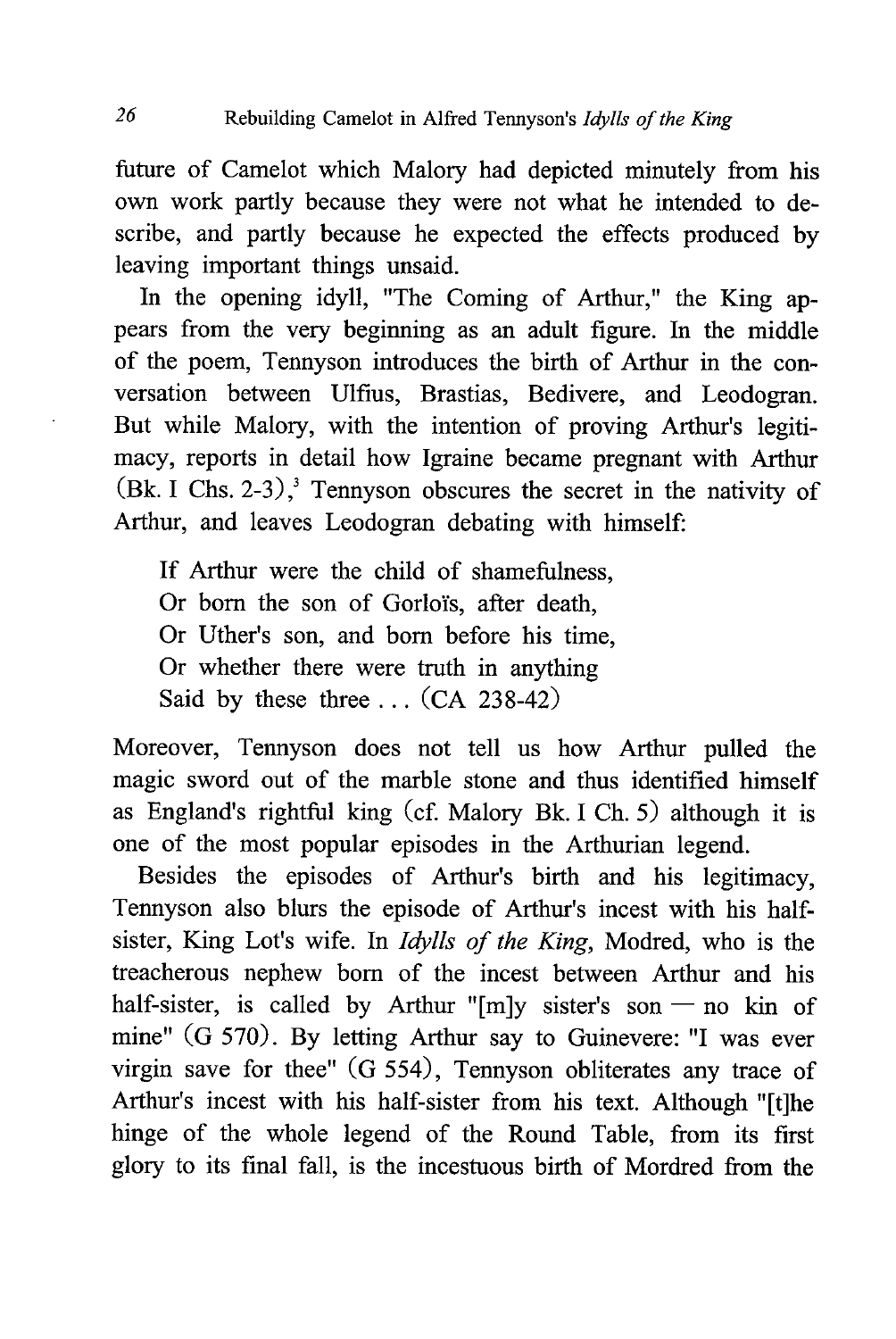connexion of Arthur with his half-sister, unknowing and unknown" (Swinburne 57), Tennyson hides the fact completely from the reader.

The enigmatic birth of Arthur and Modred is not the only episode that Tennyson leaves undeveloped. He also omits the deaths of the main characters. Larry D. Benson explains that in Malory's work, the four major characters, "Arthur, Gawain, Guenevere, and Lancelot all bear part of the guilt for the tragic fall of the Round Table, yet all four are forgiven" in the end (235) and he explains that this makes the end of the work "neither completely tragic nor purely comic" (248). But while Malory elaborates the good ends made by these characters, Tennyson gives no details.

As we can see from the fact that Gawain in *Idylls of the King* is introduced as "Sir Modred's brother, and the child of Lot, / Nor often loyal to his word" (LE 556-57), or as a "reckless and irreverent knight" (HG 853), Tennyson's Gawain does not appear as a major or an ideal knight. Therefore, although Malory regards Gawain highly and reports minutely how he was wounded twice in the war with Lancelot but did not die until the battle began against Modred (Bk. XX Ch. 21-Bk. XXI Ch. 2), Tennyson ignores all such reports and mentions it with only the few words that Gawain was "killed / In Lancelot's war" (PA 30-31). Moreover, while Malory's Gawain warns the King in a dream that if "he fought on the morn, he sholde be slayne" and then the King commands his knights "in ony wyse to take a tretyse for a moneth-day wyth sir Mordred" (Bk. XXI Ch. 3), the warning of Tennyson's Gawain is disregarded by Bedivere, who says to Arthur:

 Light was Gawain in life, and light in death Is Gawain, for the ghost is as the man; And care not thou for dreams from him . . . (PA 56-58)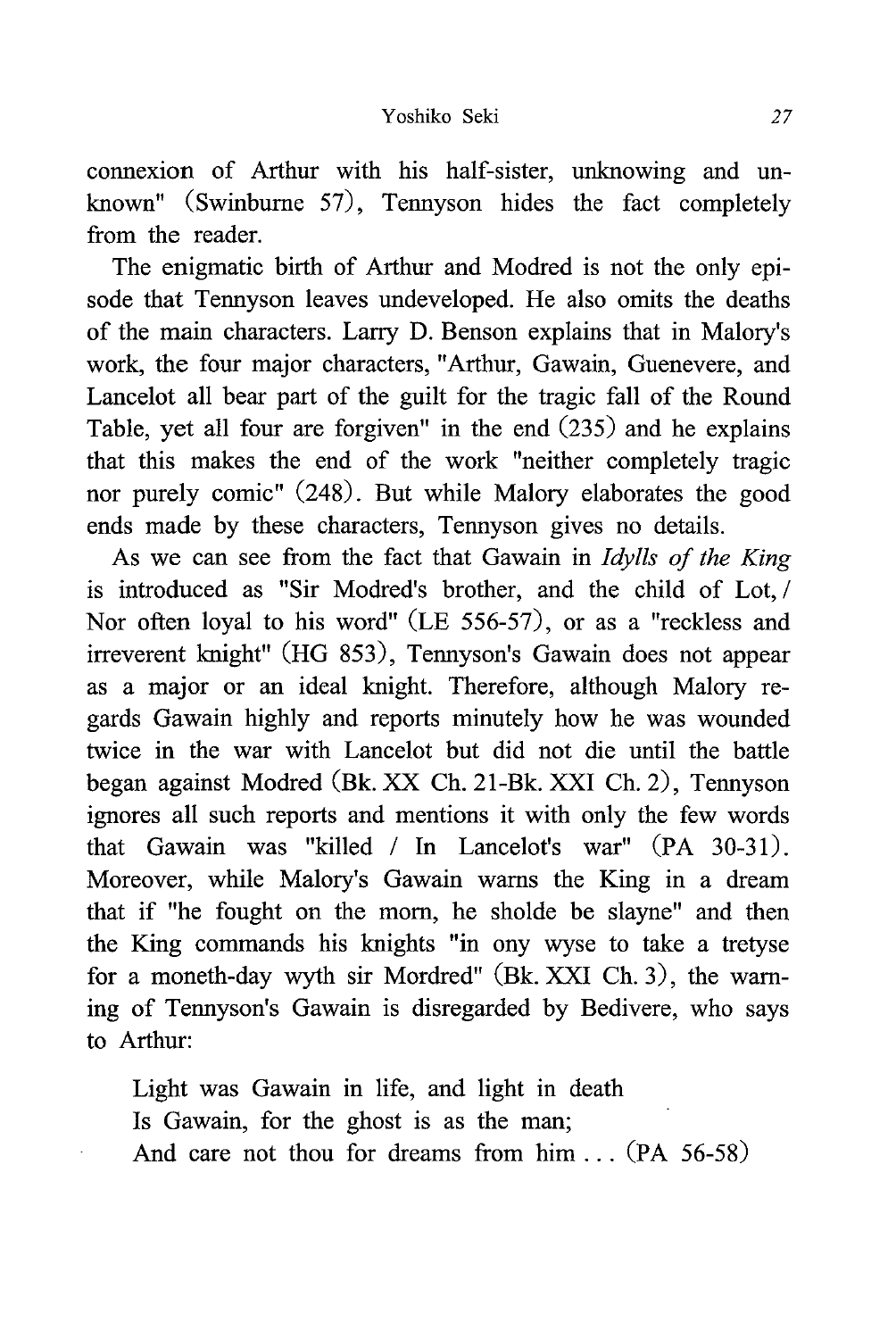Far from being a major character, Gawain in Idylls of the King is almost forgotten.

Malory shows us the repentance of Guinevere, who says:

'Thorow thys same man [Launcelot] and me hath all thys warre be wrought, and the deth of the moste noblest knyghtes of the worlde; for thorow oure love that we have loved togydir ys my moste noble lorde slayne....' (Bk. XXI) Ch. 9)

And he tells us with compassion how the Queen, after departing from Lancelot, accomplishes a good end at an abbey in Almesbury (Bk. XXI Ch. 11). On the other hand, Tennyson refers to the death of the Queen only in the closing lines of "Guinevere":

 . . . and she [Guinevere] Still hoping, fearing 'is it yet too late?' Dwelt with them [the nuns], till in time their Abbess died. Then she, for her good deeds and her pure life, And for the power of ministration in her, And likewise for the high rank she had borne, Was chosen Abbess, there, an Abbess, lived For three brief years, and there, an Abbess, past To where beyond these voices there is peace. (G 684-92)

As for the death of Lancelot, although Malory tells the reader of the mystic ascension of Lancelot, taken by angels to heaven in Book XXI Chapter 12, Tennyson only hints at it in saying that, after the dolorous death of Elaine, "[s]o groaned Sir Lancelot in remorseful pain, / Not knowing he should die a holy man" (LE 1417-18).

In addition to the death of these major characters, Tennyson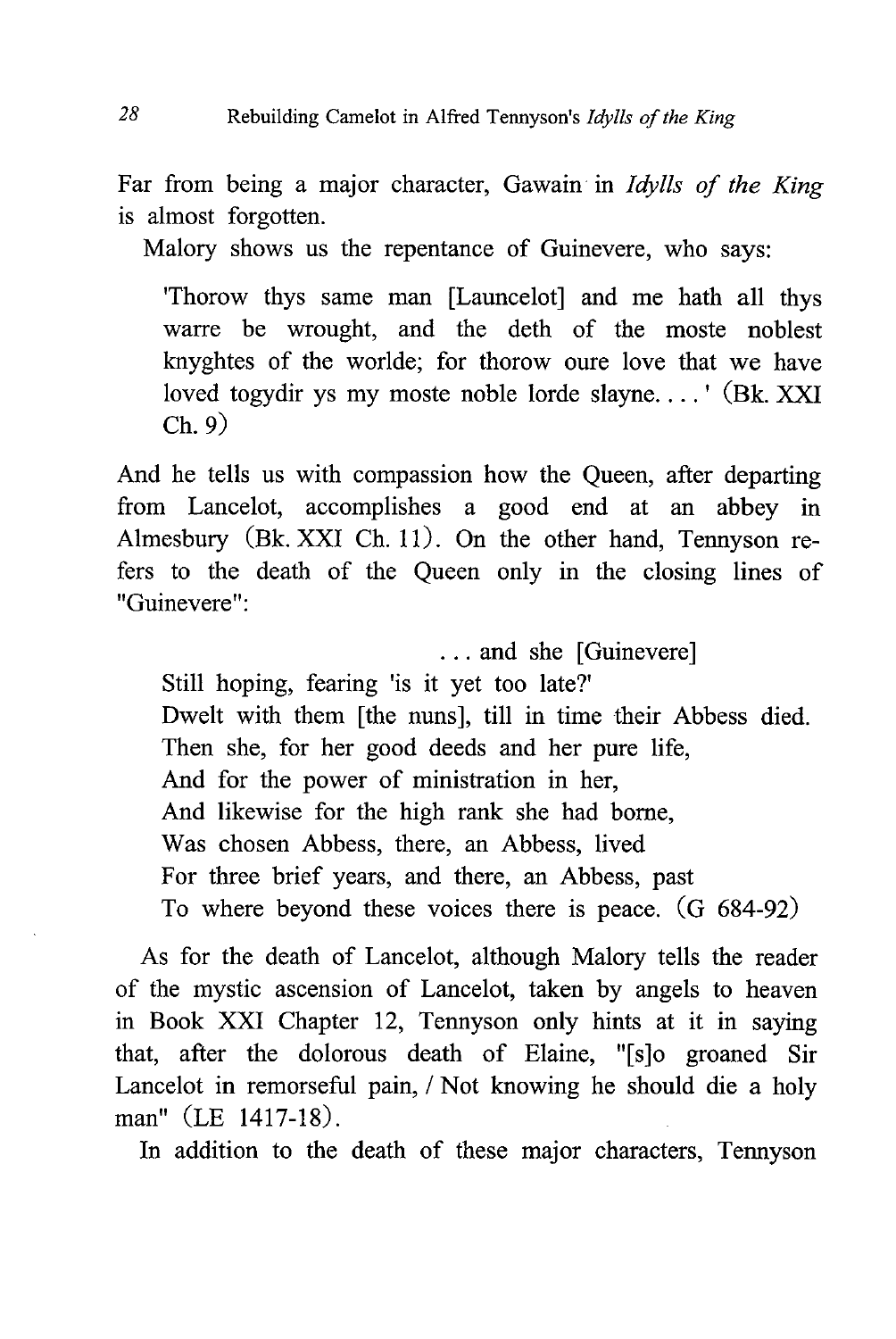also blurs the description of the death of King Arthur. Malory accentuates the death of Arthur by continuing his story further after Arthur's passing to Avalon and by referring to the testimony of a hermit who saw the "dede corse" of the King (Bk. XXI Ch. 6) and the epitaph for the King which reads: "Hic IACET ARTHURUS, REX QUONDAM REXQUE FUTURUS" (Bk. XXI Ch. 7). By contrast, Tennyson obscures the death of the King firstly by changing the former title of the poem, "Morte d'Arthur," to the vaguer, "The Passing of Arthur," and secondly by leaving Bedivere behind and at a loss:

'He [Arthur] passes to be King among the dead , And after healing of his grievous wound He comes again; but — if he come no more — ['] (PA 449-51)

As we saw in the above, Tennyson reports neither the mystic death of the main characters nor the enigmatic birth of Arthur and Modred. Why does the poet leave such episodes unwritten, even though all of them are famous and important? It is because those episodes are not what he intended as motifs in his Arthurian cycle. Tennyson says:

 $\mathbb{R}^{\mathbb{Z}^2}$ 

"The whole [the general drift of the "Idylls"] . . . is the dream of man coming into practical life and ruined by one sin. Birth is a mystery and death is a mystery, and in the midst lies the tableland of life, and its struggles and performances. It is not the history of one man or of one generation but of a whole cycle of generations." (H. Tennyson 2:127)

What attracted Tennyson was not how King Arthur and his Round Table once flourished and declined, but how the king, knights, and ladies living in Camelot "struggled and performed" during the time of "shadowing Sense at war with Soul" (Q 37).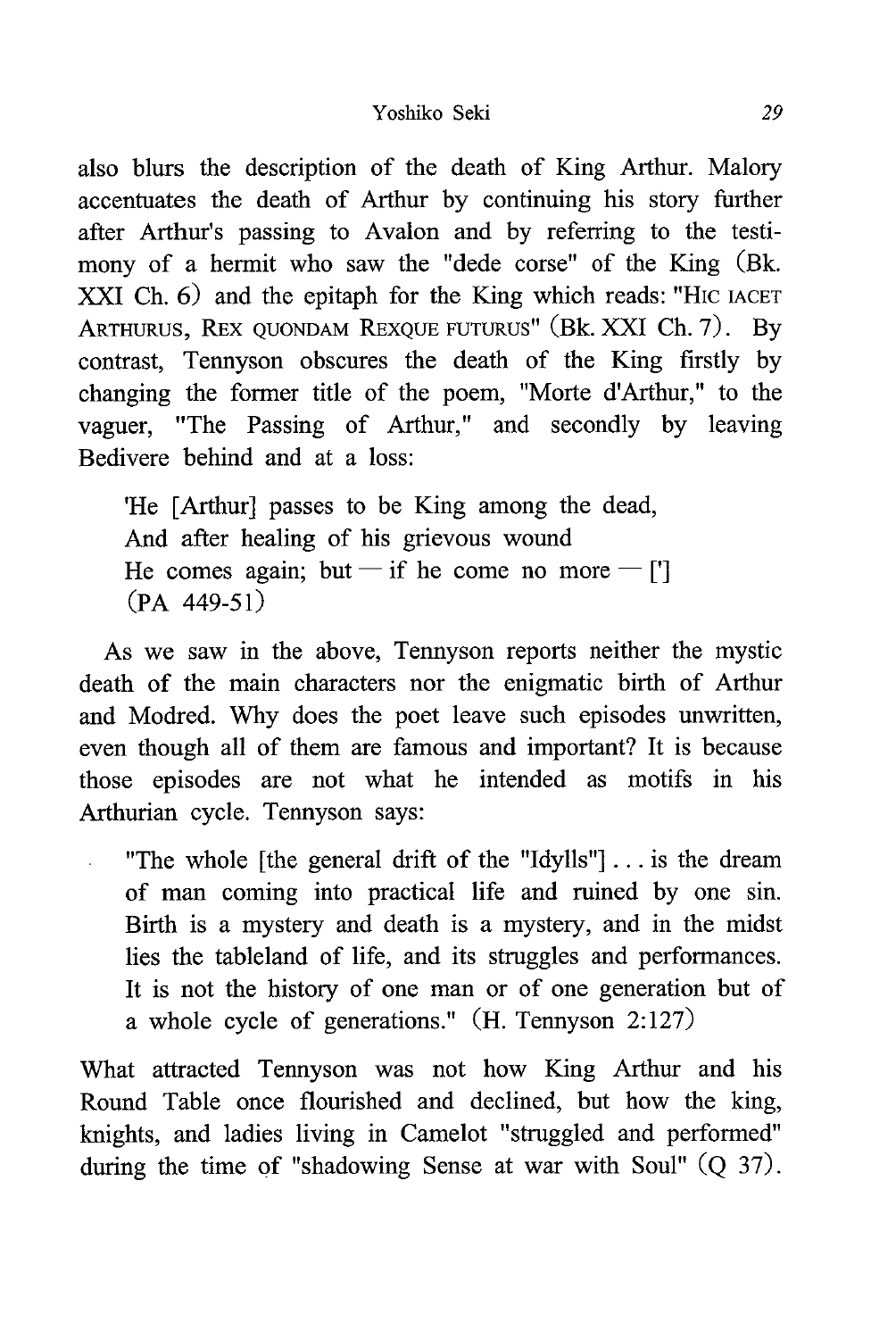In other words, Tennyson's interest lay neither in the past nor in the future of the Arthurian realm but "in the midst," where "the tableland of life" lies.

Another unwritten episode to which we have to pay attention is the adulterous love between Lancelot and Guinevere. Malory, too, keeps most of the details of their affair hidden; but Tennyson's effort is more persistent than him. Malory makes explicit the physicality of Lancelot and Guinevere's passion only once when he says that "sir Launcelot wente to bedde with the quene and toke no force of hys hurte honde, but toke hys plesaunce and hys lykynge untyll hit was the dawnyng of the day" (Bk. XIX Ch.  $6$ ).<sup>4</sup> By contrast, Tennyson entirely omits the scene. Algernon Swinburne and other critics blamed Tennyson for it:

 Wishing to make his central figure the noble and perfect symbol of an ideal man, he [Tennyson] has removed not merely the excuse but the explanation of the fatal and tragic loves of Launcelot and Guenevere. (Swinburne 57)

But Tennyson's aim in avoiding the explicit reference to the love of Lancelot and Guinevere was not such a peripheral one as to defend his central figure.

Certainly, Tennyson does not expose the adulterous love between Lancelot and Guinevere to the reader's eyes. But he sets the rumor of their love afloat here and there in the Idylls. Their relationship is brought to light in "The Marriage of Geraint" for the first time when "a rumor rose about the Queen, / Touching her guilty love for Lancelot" (MG 24-25). Here, the narrator says:

 Though yet there lived no proof, nor yet was heard The world's loud whisper breaking into storm,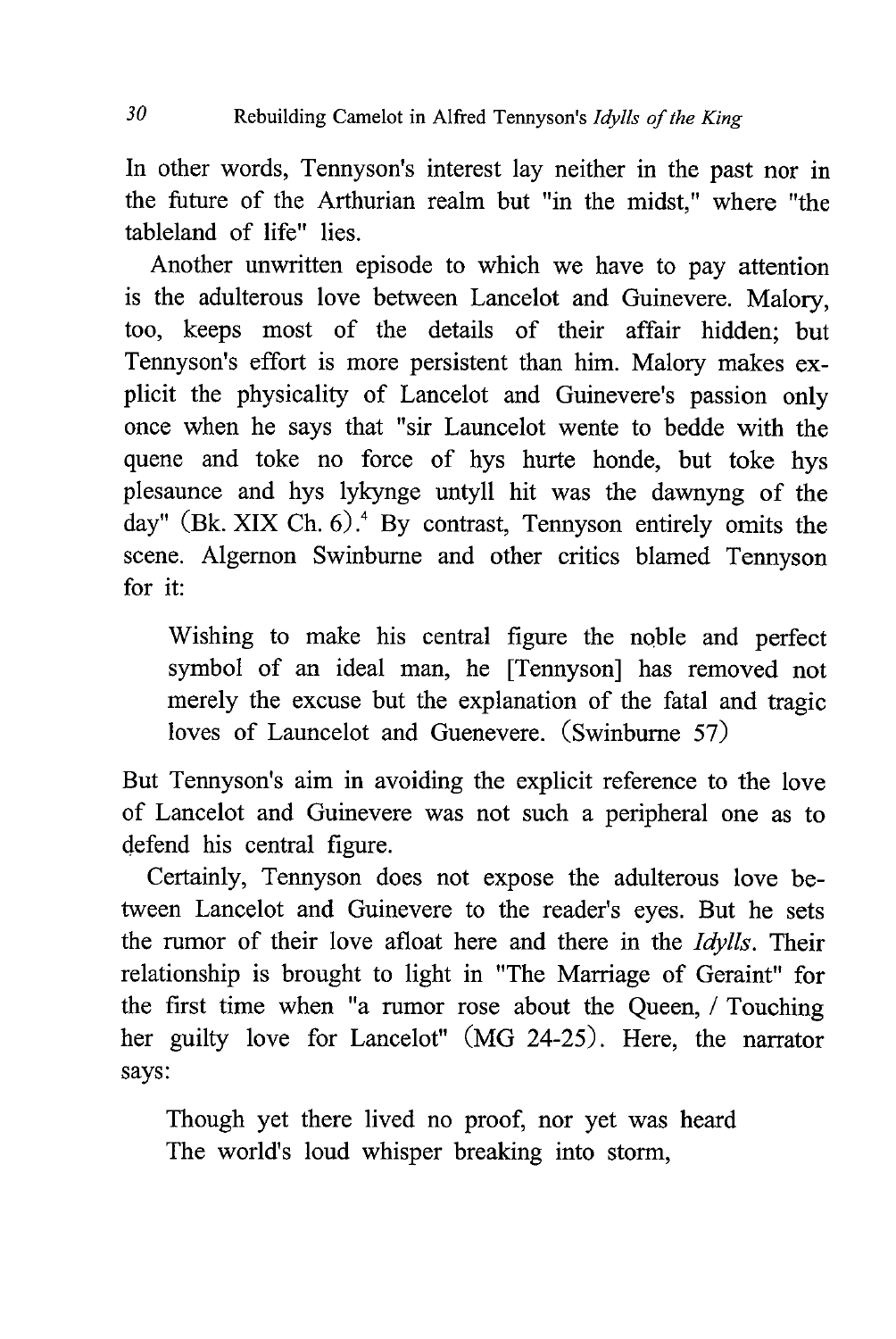Not less Geraint believed it; .. . (MG 26-28)

In "Balin and Balan" and "Merlin and Vivien" the gossip spreads far and wide because a rumor has been issued by Vivien (MV 151). But the narrator diminishes the credibility of the information by saying that Vivien "lied with ease" (BB 517) and by obscuring what exactly it was that Vivien "heard, watched / And whispered" among the damsels of Guinevere (MV 136-37). There is no authentic proof of the adultery of Lancelot and Guinevere so far at this point.

However, as time passes, it becomes inevitable for the reader to admit the existence of their adulterous love. In "Pelleas and Ettarre," Pelleas, who has long cherished admiration for the knighthood, newly enlists in the Round Table. But, after having been betrayed by Gawain, he becomes dubious of the fidelity of the knightly brotherhood. What drives Pelleas mad is the following conversation with Percivale:

He [Pelleas] woke, and being ware of some one nigh, Sent hands upon him, as to tear him, crying, 'False! and I held thee pure as Guinevere .'

But Percivale stood near him and replied, 'Am I but false as Guinevere is pure? Or art thou mazed with dreams? or being one Of our free-spoken Table hast not heard That Lancelot' — there he checked himself and paused. (PE 510-17)

After this brief conversation, Pelleas begins to doubt the purity of Guinevere, the fidelity of the Round Table, and even the truth of Arthur. He shrinks and wails:

'Is the Queen false?' and Percivale was mute .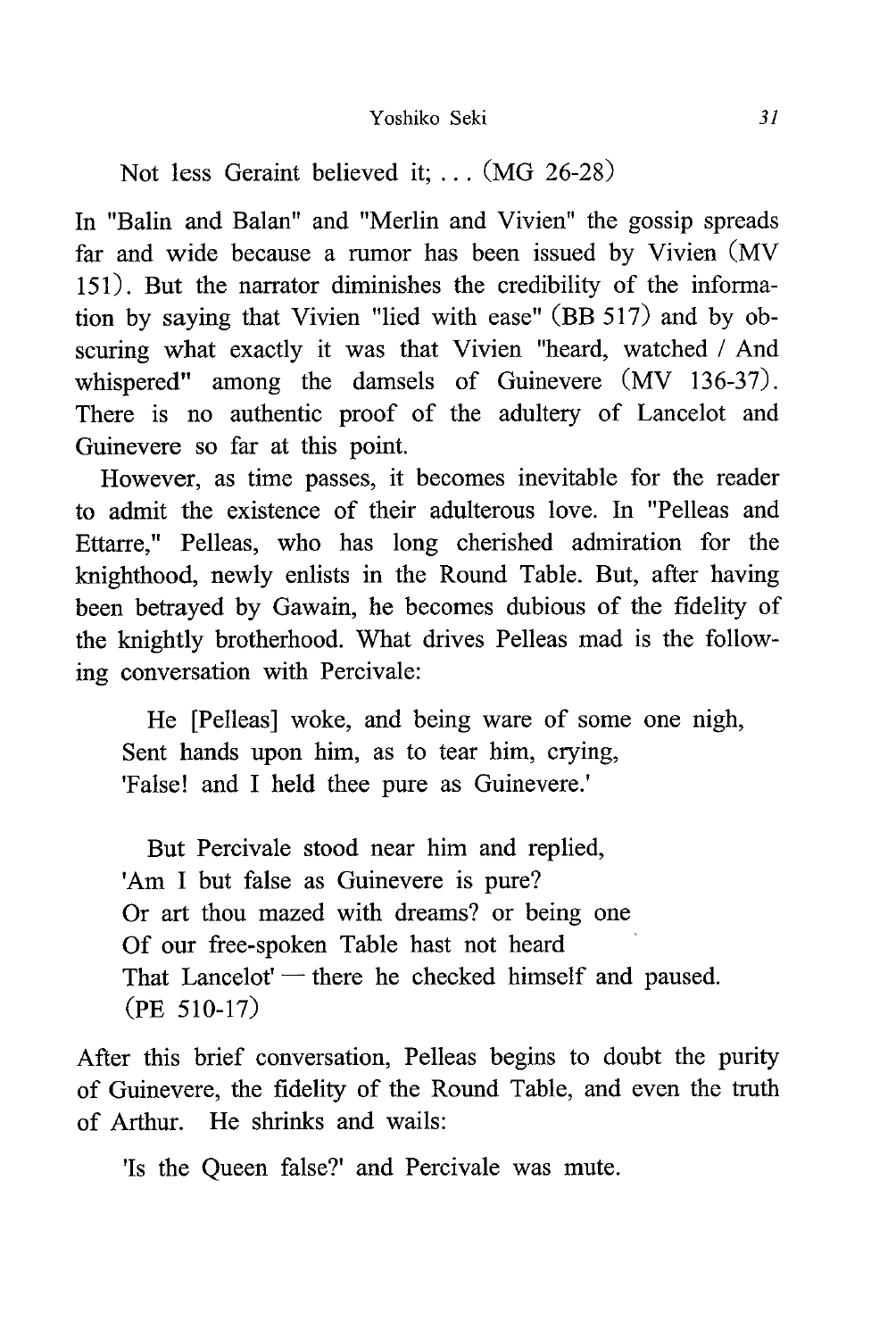'Have any of our Round Table held their vows?' And Percivale made answer not a word. 'Is the King true?' . . . (PE 522-25)

Now the reader may have to concede the truth of the love between Lancelot and Guinevere because at this time it is not Vivien, but Percivale whom "Arthur and his knighthood called The Pure" (HG 3) that makes the report. However, interestingly, the reader cannot obtain conclusive evidence of their guilt even at this point. In Idylls of the King, no evidence of such kind is accessible to us, because the adulterous love between Lancelot and Guinevere lies in the shadowy past.

Taking notice of these scenes, like Swinburne, readers may think that Tennyson conceals the adultery of Lancelot and Guinevere from them. But, on the other side, the poet ascribes the tragedy in Camelot all to their guilt. For example, while Geraint and Enid in Mabinogion leave King Arthur's court merely because Geraint is summoned by his father (Guest 64), Geraint in Idylls of the King decides to leave the court because "there fell / A horror on him, lest his gentle wife, / Through that great tenderness for Guinevere, / Had suffered, or should suffer any taint / In nature" (MG 28-32). Although Malory tells the story of Balin and Balan as a piteous story of fratricide triggered by slight misrecognition, which occurred in the prime of the Arthurian court (Bk. II, Ch. 18), Tennyson shifts the story to the middle of his work after the occurrence of the rumor of the intrigue between Lancelot and Guinevere, and adds a new episode in which Balin, who once worshiped the Queen and bore "her own crown-royal upon shield" (BB 196) as a token of his fidelity, becomes distrustful of her and casts "on earth, the shield," drives "his mailed heel athwart the royal crown," and stamps "all into defacement" (BB 531-33). Moreover, in Tennyson's Idylls,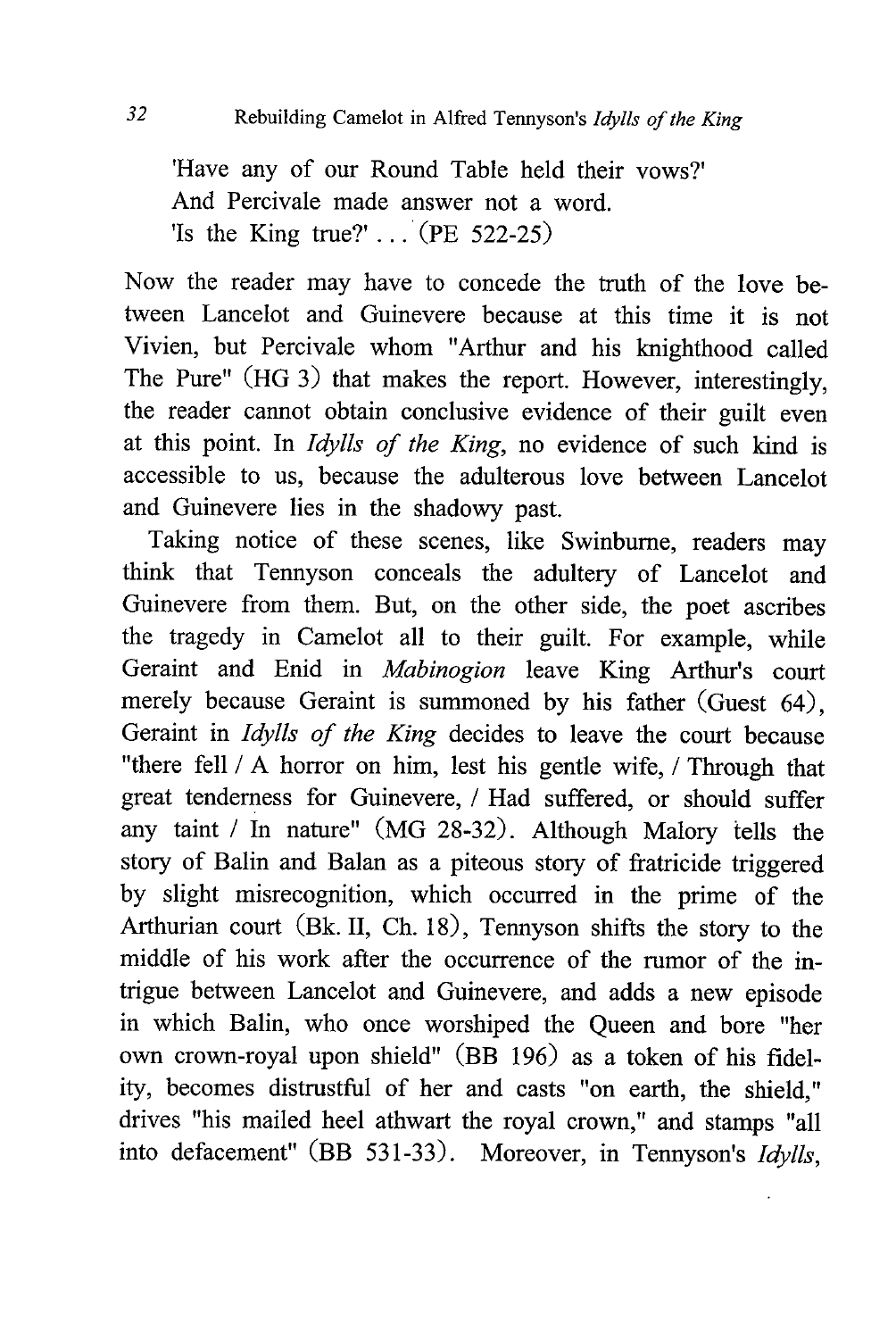Balan misinterprets this scene to mean that some stranger knight "hath slain some brother-knight, / And tramples on the goodly shield to show / His loathing of our Order and the Queen" (BB 540-42) and this misunderstanding triggers the disastrous endings of the two brothers. Far from defending Lancelot and Guinevere, Tennyson censures them for their guilty love by attributing the entire process of the decline of the Arthurian realm to their affair and by casting the shadow of their faults over almost all of the Idylls.

As I have discussed, Tennyson made some alterations to his sources. The narrator in each idyll continuously tells the story in the present; how the people living there "struggle and perform." But he sometimes hints at the former love between Lancelot and Guinevere and alludes to the forthcoming death of the main characters. In this manner, Tennyson fulfilled his intention to depict the present of Camelot, having the past and the future anchored to it.

This kind of time which runs on in each idyll is similar to the kind of time which, according to Frank Kermode, flows in "apocalypse." Kermode says:

Apocalypse depends on a concord of imaginatively recorded past and imaginatively predicted future, achieved on behalf of us, who remain 'in the middest.' (8)

In the same way, Tennyson, like an evangelist, records "the tableland of life" (H. Tennyson 2:127) since, as Arthur often says, "Man's word is God in man" (CA 132, BB 8).<sup>5</sup> The world of Camelot in Tennyson's Idylls of the King always lies "in the middest." Moreover, the past love of Lancelot and Guinevere and the decline of King Arthur and his Round Table lurk in each idyll. A corresponding feature is also found in "apocalypse." Again Kermode states: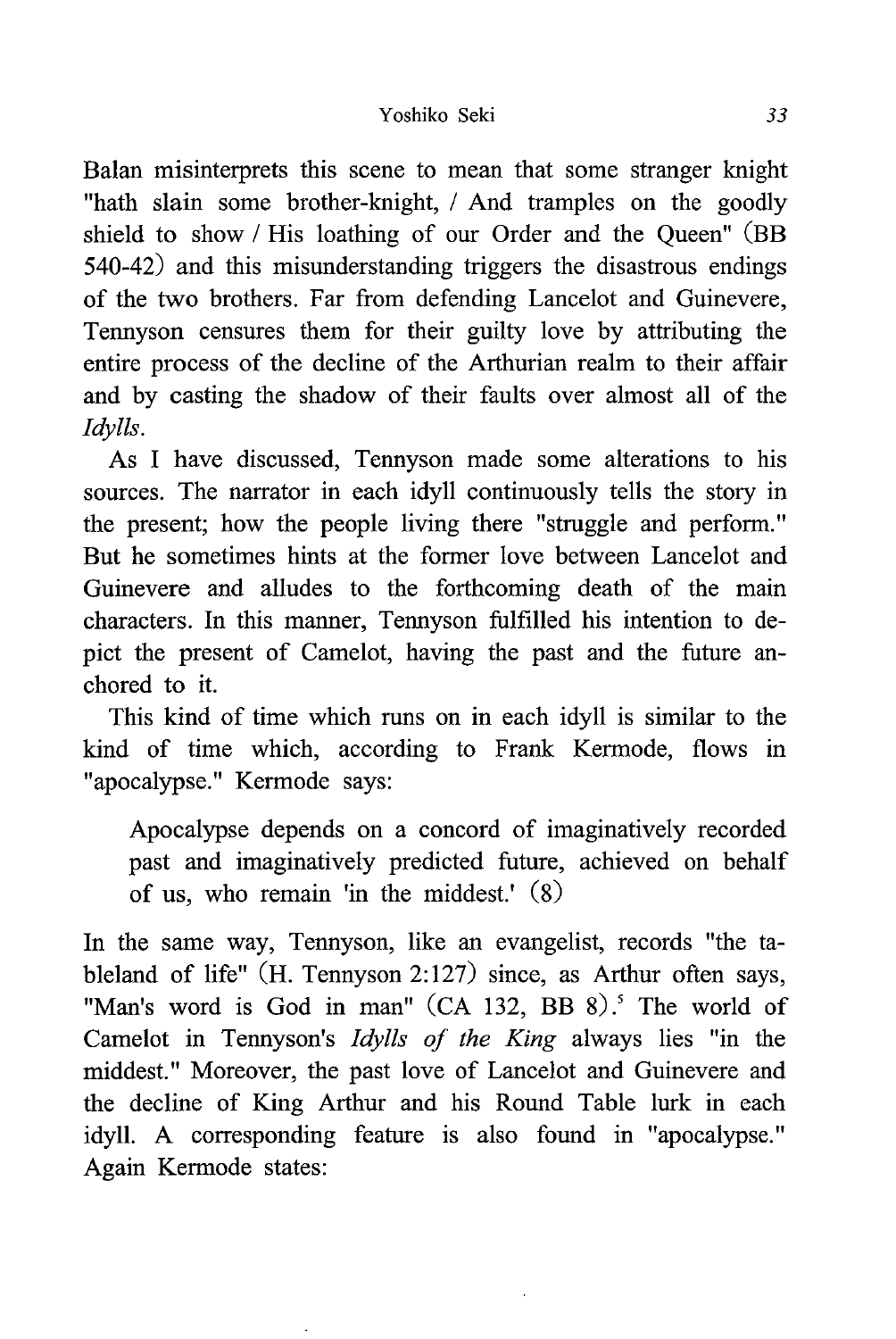No longer imminent, the End is immanent. So that it is not merely the remnant of time that has eschatological import; the whole of history, and the progress of the individual life, have it also, as a benefaction from the End, now immanent. (25)

As the immanent End, the dolorous endings of the main characters and Arthur's court are alluded to here and there in the idylls.

So far we have seen how Tennyson depicts the present of Camelot. Each idyll, as a little picture, presents one moment in the realm of King Arthur. By this elaboration, twelve idylls provide a plural present. In addition to this, Tennyson provides seasonal settings so as to unite the plural present into a well-ordered whole. According to Hallam Tennyson, his father developed his idea of encompassing the twelve idylls in the cycle of the year in a manuscript note:

"The Coming of Arthur is on the night of the New Year; when he is wedded 'the world is white with May'; on a summer night the vision of the Holy Grail appears; and the 'Last Tournament' is in the 'yellowing autumntide.' Guinevere flees thro' the mists of autumn, and Arthur's death takes place at midnight in mid-winter. The form of the 'Coming of Arthur' and of the 'Passing' is purposely more archaic than that of the other 'Idylls." (H. Tennyson 2:133)

Following the blueprint cited above, Tennyson chooses the proper settings for each idyll. However, the unity is not what he reckoned from the very beginning of his composition. James Knowles testifies in a letter to Hallam Tennyson that after the immense success of his first four Idylls, the poet thought:

[I]t was next to impossible now to put the thing properly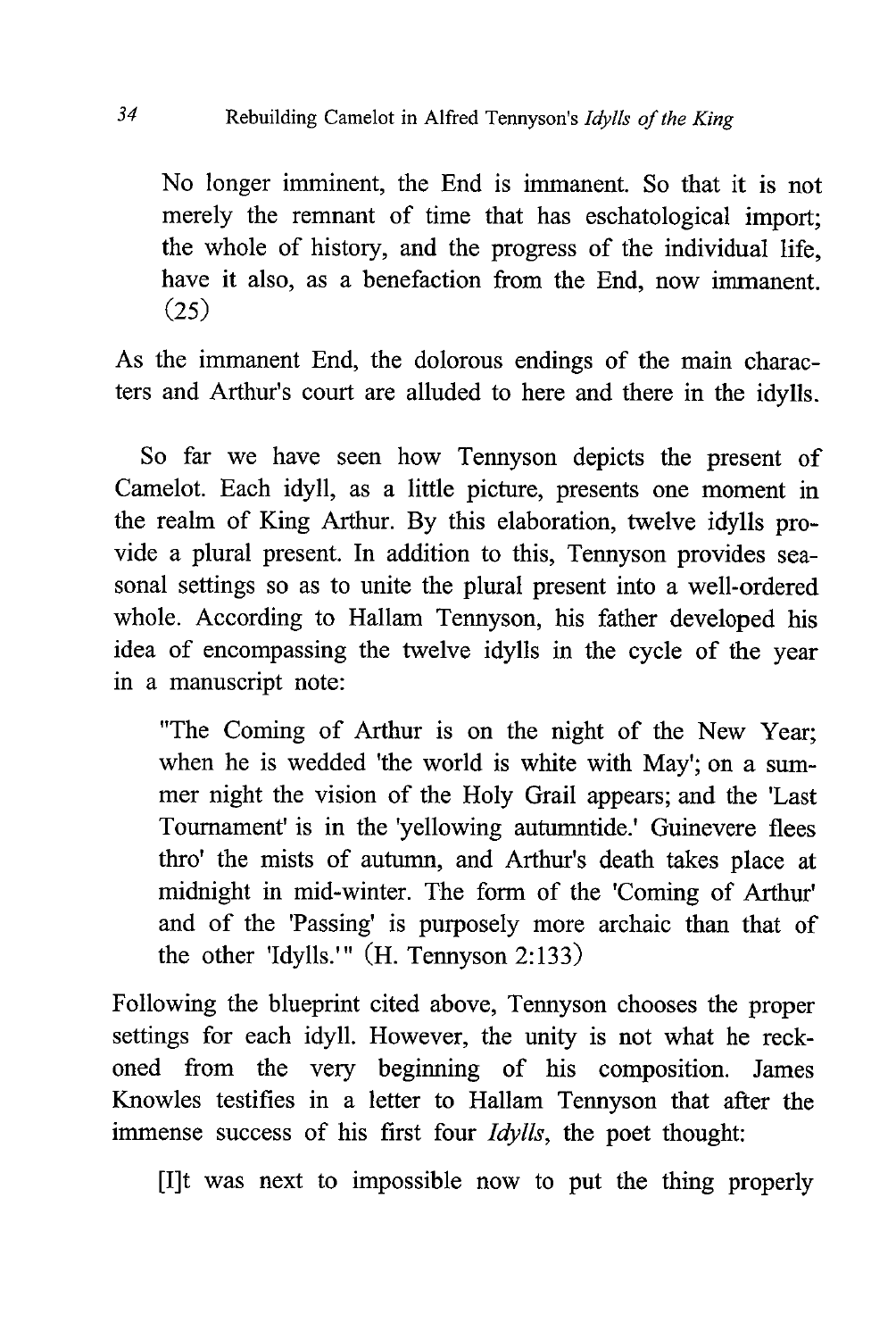together, because he had taken up with a fragmentary mode of treatment instead of the continuous symbolic epic he had meditated in his youth. (quoted in A. Tennyson, Works  $974n$ 

However, Knowles continues:

[I]n the end he came to admit that the plan of a series of separate pictures connected by a purpose running through them all, as a thread connects beads, had its merits, and, under the circumstances, had better be tried. (quoted in A. Tennyson, Works 974n)

Because Tennyson gave up "the continuous symbolic epic," his work nearly fell into "a fragmentary mode." But by providing the plural present in the twelve idylls and combining them in the cycle of the year, he succeeded in bringing a unity to his work. Tennyson's process of composing Idylls of the King was not only to draw "separate pictures" but also to connect them like "a thread connect[ing] beads".

Tennyson tried to leave the past and the future of Camelot unwritten but wrote in a plural present in the idylls. It was the genre of the idyll that enabled Tennyson to depict the present of the Arthurian world. But how does the genre of the idyll affect the work itself? In my opinion, it works so as to make it possible for the poet to overcome his former hesitation in rebuilding Camelot in his work. As we saw at the beginning of this paper, in "The Epic" Tennyson describes how Hall thinks that in his epic "nothing new was said, or else / Something so said 'twas nothing" (E 30-31) and bums it, and how Allen, although he once picked up the eleventh book and kept it with the expectation that "its use will come" (E 42), finally mutters, "like a man ill-used, / 'There now — that's nothing!'"  $(E 284-85)$  However, the poem certainly does not end in desperation. The narrator of the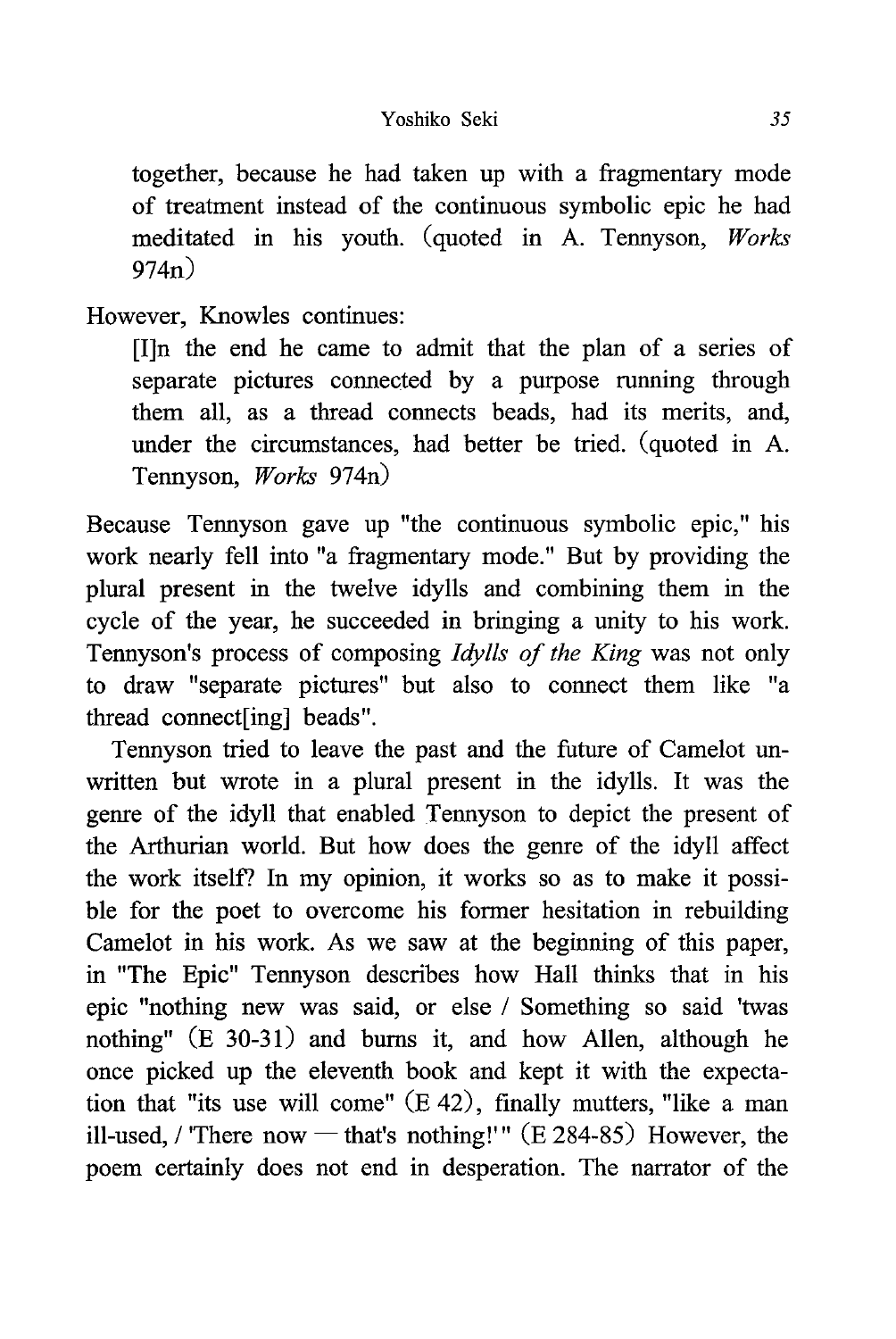poem further continues:

 ... where yet in sleep I seemed To sail with Arthur under looming shores, Point after point; till on to dawn, when dreams Begin to feel the truth and stir of day, To me, methought, who waited with a crowd, There came a bark that, blowing forward, bore King Arthur, like a modern gentleman Of stateliest port; and all the people cried, 'Arthur is come again: he cannot die.'  $(E 288-96)$ 

Both Hall and Allen expected the epic to be of some use; but it turns out to be nothing for them. On the other hand, the narrator of the poem sees Arthur appear "like a modem gentleman" in his dream. If their wavering of mind from hope to despair signifies Tennyson's irresolution in rebuilding Camelot in his work, the narrator's dream brings Tennyson's ideal vision before us. In his dream, the past world of King Arthur and the present world of the narrator coincide.

More than forty years after the publication of his first Arthurian verse, Tennyson realized his ideal in Idylls of the King. At the time when he published the first series of the Arthurian poems, he abandoned his epic and determined to bring together his works as idylls. Thus, he was able to depict the Arthurian world vividly rather than to narrate the old Arthurian legend as an old epic. Moreover, he put the seasonal settings athwart all the idylls in order to build a unity for his work, and in the end, this enabled the poet to rebuild Camelot, transcending time and space.

### Notes

1. All quotations of Tennyson's poetry are from The Poems of Tennyson, ed.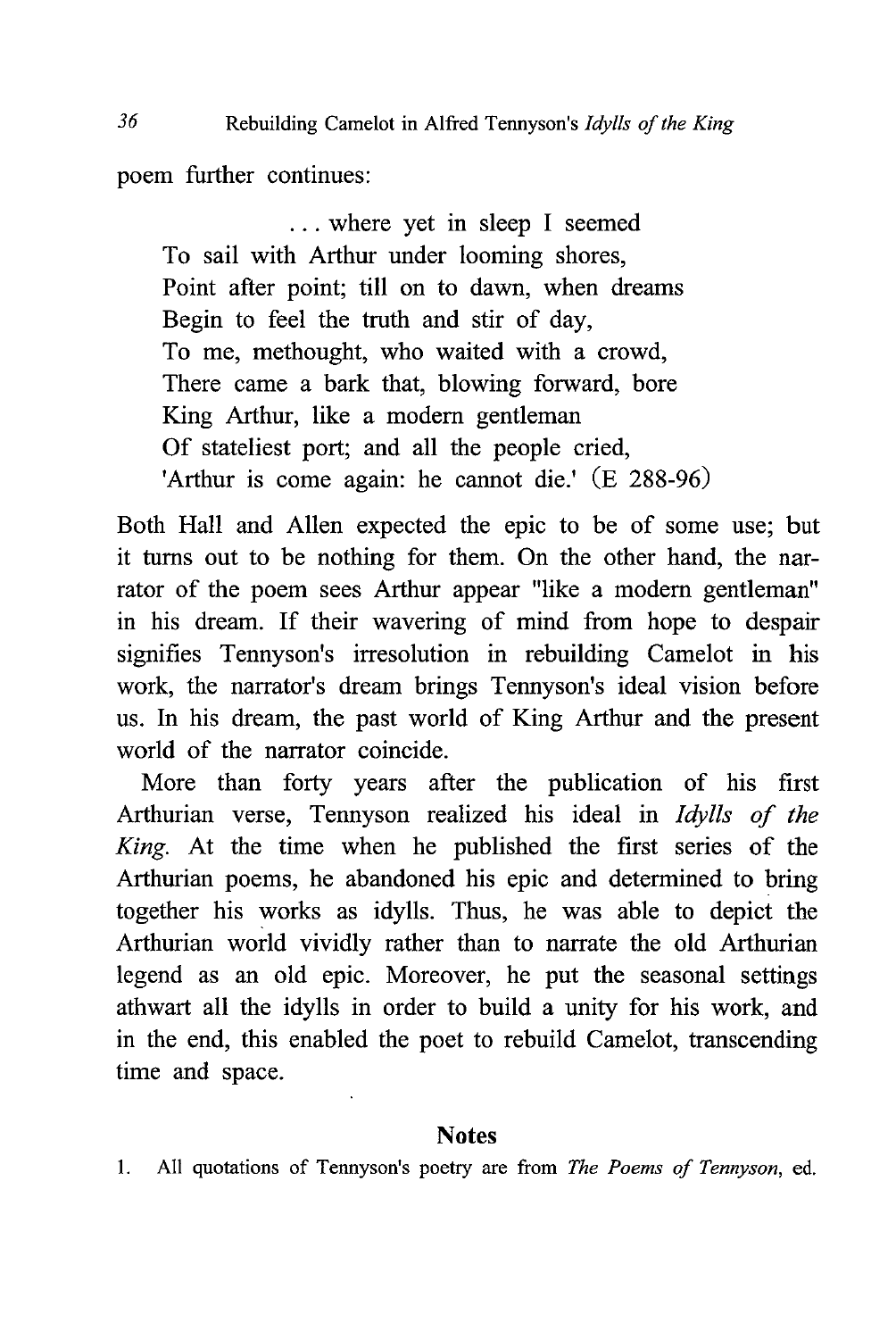Christopher Ricks (Essex: Longman, 1987). Titles of individual poems are abbreviated as follows: "The Epic," E; "The Coming of Arthur," CA; "The Marriage of Geraint," MG; "Balin and Balan," BB; "Merlin and Vivien," MV; "Lancelot and Elaine," LE; "The Holy Grail," HG; "Pelleas and Ettarre," PE; "Guinevere," G; "The Passing of Arthur," PA; "To the Queen," Q.

- 2. For detailed information about the history of the publication of Malory's complete works, see Barry Gaines's Malory: An Anecdotal Bibliography, 1485-1985, 3-46.
- 3. All quotations of Malory's Le Morte Darthur are from Eugène Vinaver's edition (Oxford: Oxford UP, 1971). In addition, when necessary, the R. Wilks edition and the Walker and Edwards edition have been referred to. For convenience, the book and chapter of Caxton's edition is indicated in parentheses after the quotations.
- 4. Although Haslewood, the editor of the R. Wilks edition, himself writes in the preface that "every indecent allusion has been carefully expunged" (quoted in Gaines 15), I find this scene of the two lovers' making love in it, too (Part III, Chap. CXXXIV). Therefore, it is implausible that Tennyson, who was familiar with almost every treatment of the Arthurian Legend, did not know this kind of expression of the love between Lancelot and Guinevere.
- 5. See also LE 143-44, G 470.

## Works Cited

- Benson, Larry D. Malory's Morte Darthur. Cambridge, Mass.: Harvard UP, 1976.
- "Epic." The Oxford English Dictionary. 2nd ed. CD-ROM. Oxford: Oxford UP, 2002.
- Fuwa, Yuri. "The Globe Edition of Malory as a Bowdlerized Text in the Victorian Age." Studies in English Literature, English Number (Tokyo 1984): 3-17.

. "Malory's *Morte Darthur* in Tennyson's Library." *Medievalism in* England. Ed. Leslie J. Workman. Studies in Medievalism. 4. Cambridge: D. S. Brewer, 1992. 161-69.

Gaines, Barry. Sir Thomas Malory: An Anecdotal Bibliography of Editions, 1485-1985. New York: AMS Press, 1990.